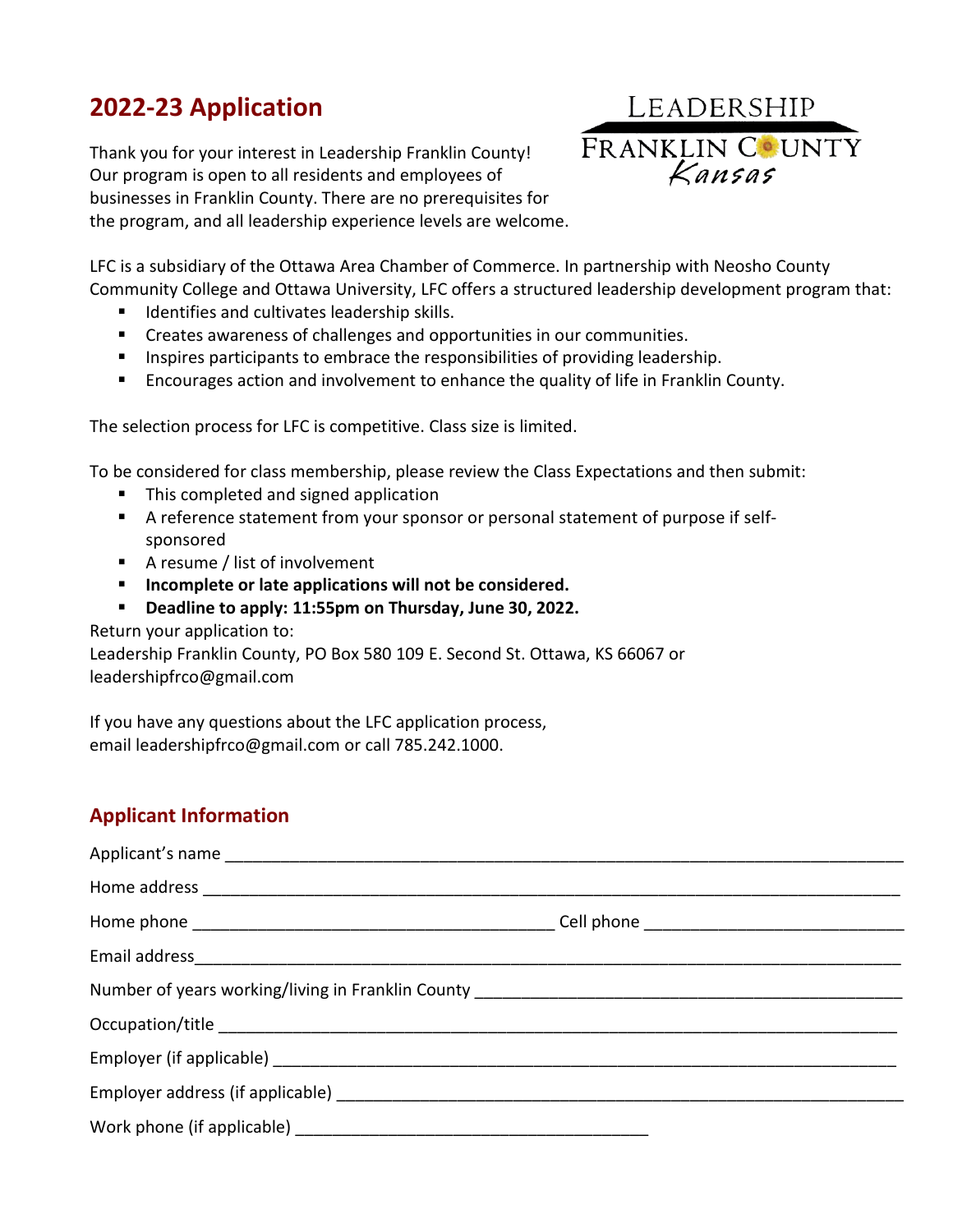### **Reflection**

Please complete the following questions. If needed, attach additional pages.

1. What do you hope to gain from Leadership Franklin County?

2. What are your areas of interest for leadership involvement? (e.g., education, human services, health, economic development, government, arts/cultural)

3. In your judgment, what is the most important challenge facing the Franklin County area today? What is your recommendation for addressing that challenge?

4. How do you hope to apply skills learned in Leadership Franklin County throughout the local community?

5. How did you hear about this program?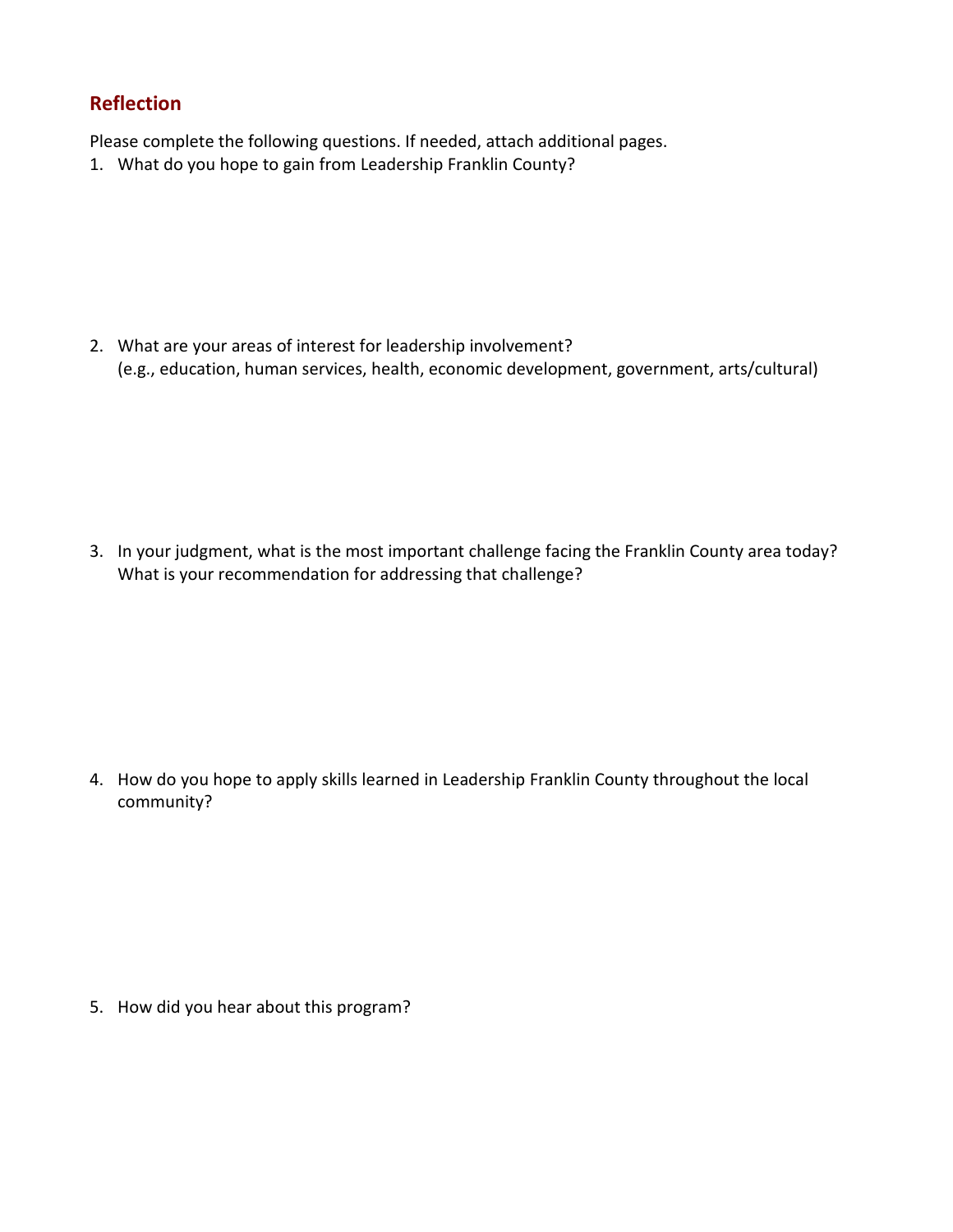#### **References**

Please attach a reference statement from your sponsor. If you are self-sponsored, please include a purpose statement for applying for the class.

#### **Resume / Involvement**

Please attach your resume and list community involvement or areas of community interest, if any.

### **COVID-19 Safety Precautions**

The class will follow current guidelines from the CDC, KDHE and Franklin County Health Department including social distancing and wearing masks. Leadership Franklin County Board of Trustees encourages all participants to be vaccinated for COVID-19. If guidelines change during the 2022-2023 program, class members will be notified. Hand sanitizer will be available at each session.

If you are sick or tested positive for COVID-19, have been exposed to someone with symptoms or has tested positive, STAY HOME. When possible, a Zoom link will be provided and/or the session will be recorded.

An alternate class session or activity will be planned each month for those instances when the original plan will not work because of changing COVID-19 precautions/restrictions.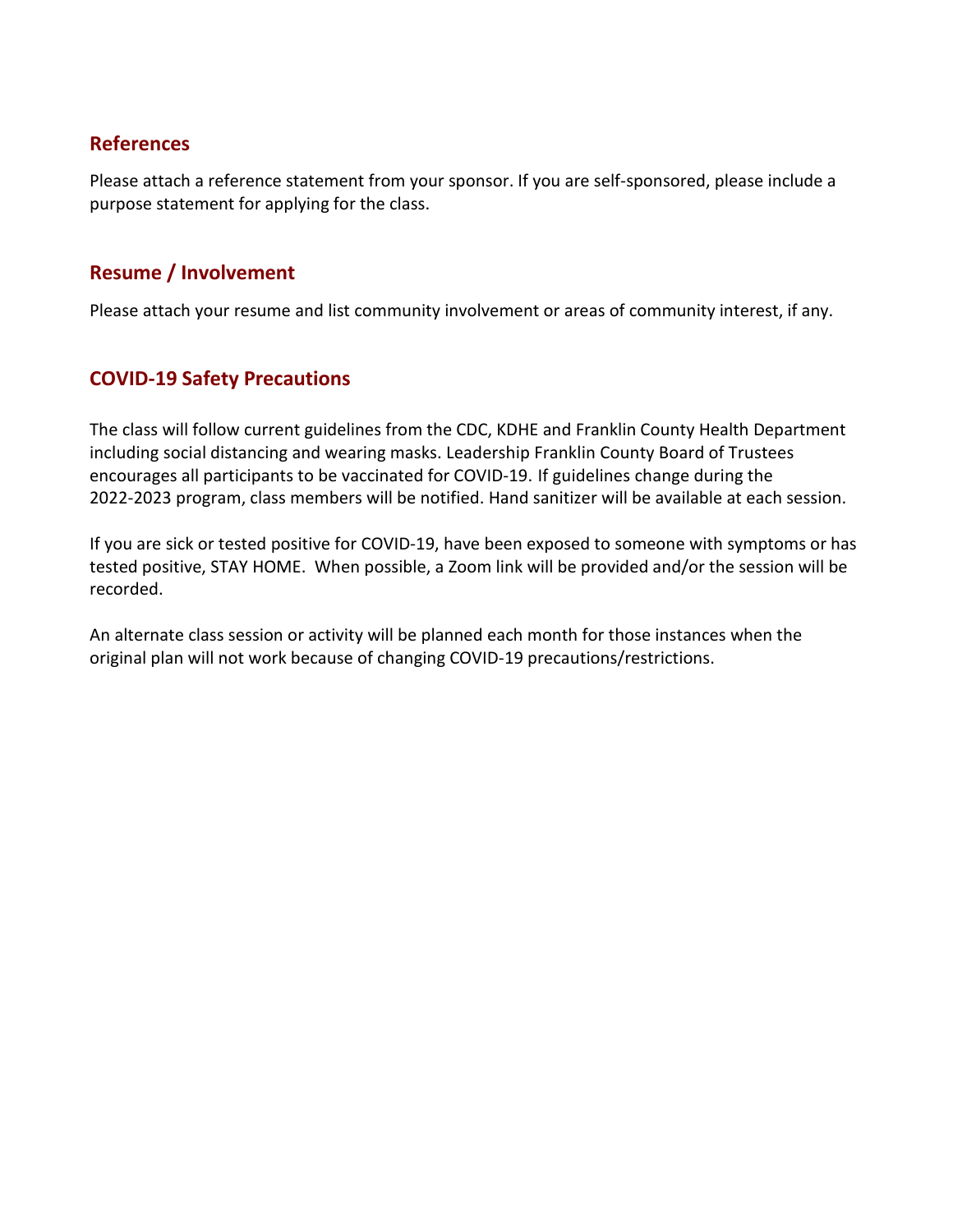### **Financial Commitment**

Leadership Franklin County 2022-2023 tuition is \$450 per class member. This fee includes instructor costs, materials, travel, lunches and refreshments. Do not send payment with this application. Please provide billing information. We will invoice the responsible party upon class selection. Financial assistance is available. If interested, please email [leadershipfrco@gmail.com](mailto:leadershipfrco@gmail.com)

| Bill to |  |
|---------|--|
|         |  |
| Address |  |
| Phone   |  |

#### **Agreement**

The Board of Trustees provides an excellent program for the benefit of the participants. It is understood that any applicant accepted for participation in the class will follow the expectations below including attending all sessions, complete the coursework required, participate in the community service opportunity and be financially responsible for the tuition as indicated above. Absence from more than one session can jeopardize graduation from the class. Applicants also ensure the support of their sponsor/employer to attend all scheduled sessions and complete all coursework. Upon class selection and after payment, no portion of the tuition is refundable.

| Applicant Signature | Date |
|---------------------|------|
|                     |      |
|                     |      |
| Sponsor Signature   | Date |

## *The mission of Leadership Franklin County is to develop and inspire leaders to enhance the quality of life in our communities.*